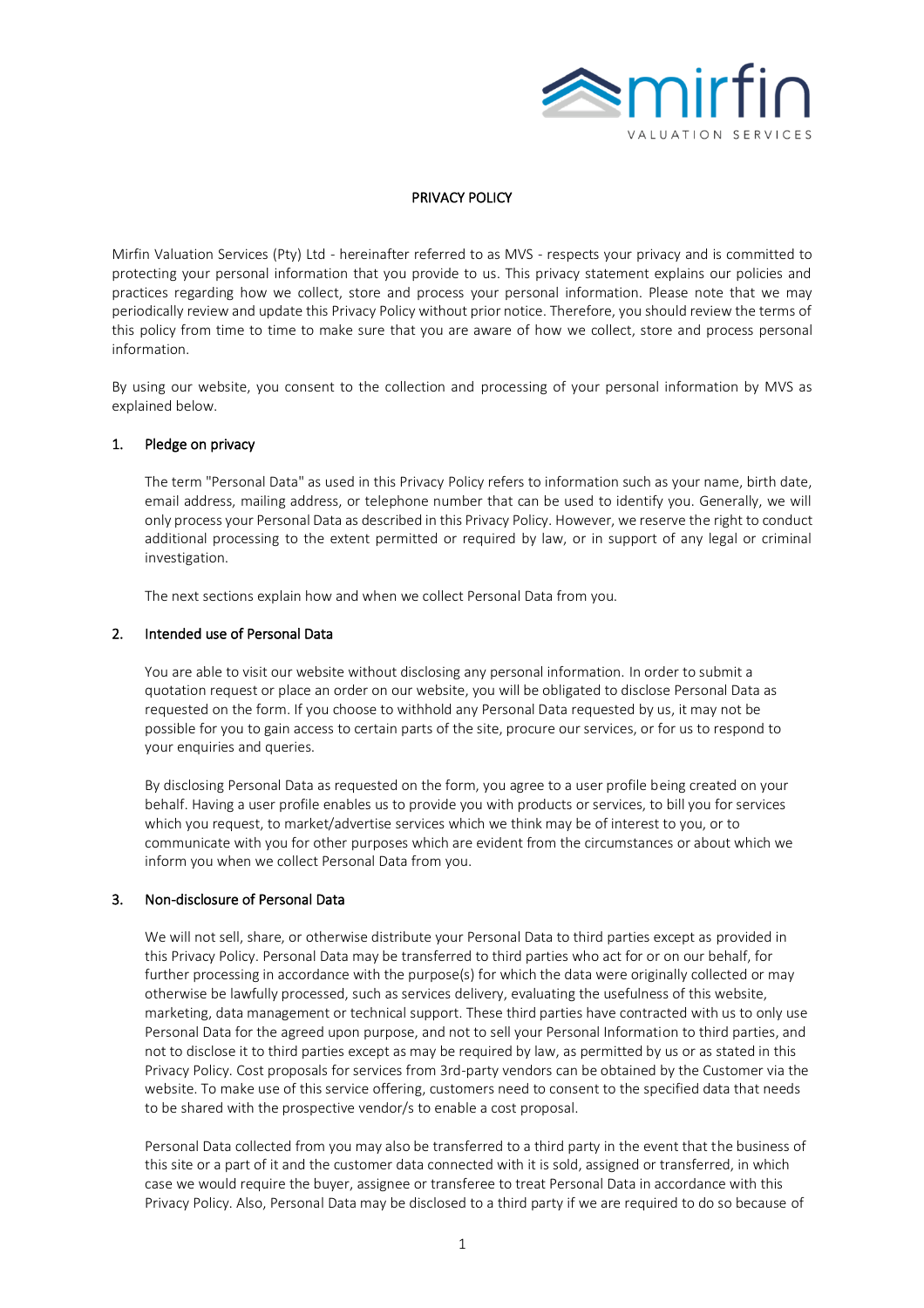

an applicable law, court order or governmental regulation, or if such disclosure is otherwise necessary in support of any criminal or other legal investigation or proceeding here or abroad.

### 4. Right of access, correction and objection

Whenever we process Personal Data, we take reasonable steps to ensure that your Personal Data is kept accurate and up-to date for the purposes for which it was collected. We will provide you with the ability to object to the processing of your Personal Data if such processing is not reasonably required for a legitimate business purpose as described in this policy or our compliance with law. In the case of electronic direct marketing, we will provide you with a method to opt out of receiving further marketing materials or with a method to opt in if required by law. If you wish to contact us regarding our use of your Personal Data or object to the processing of your Personal Data, please email us at privacy@mirfin.co.za. If you contact us, please note the name of the website where you provided the information, as well as the specific information you would like us to correct, update or delete plus a proper identification of yourself. Requests to delete personal data will be subject to any applicable legal and ethical reporting or document filing or retention obligations imposed on us.

## 5. Security and confidentiality

To ensure the security and confidentiality of Personal Data that we collect online, we use data networks protected, inter alia, by industry standard firewall and password protection. In the course of handling your Personal Data, we take measures reasonably designed to protect that information from loss, misuse, unauthorized access, disclosure, alteration or destruction.

### 6. Where we store your personal data

The data which we collect from you may be transferred to, and stored at, a destination outside the Republic of South Africa ("RSA"). It may also be processed by staff operating outside the RSA who work for us or for our suppliers. Such staff may be engaged in, among other things, the fulfilment of your order, the processing of your payment details and the provision of support services. By submitting your personal data, you agree to this transfer, storing or processing. We will take all steps reasonably necessary to ensure that your data is treated securely and in accordance with this privacy policy.

The data we collect from you and that we transfer to a third party outside of the RSA shall only be to a third party who is subject to a law, binding corporate rules (as defined in POPI) or binding agreement (as defined in POPI) which provides an adequate level of protection that:

- is in accordance with this policy;
- includes provisions that are substantially similar to what is contained in this privacy policy to the further transfer of your data.

All information you provide to us is stored on our secure servers. Any payment transactions will be encrypted. Where we have given you (or where you have chosen) a password which enables you to access certain parts of our website, you are responsible for keeping this password confidential. We ask you not to share a password with anyone.

Unfortunately, the transmission of information via the internet is not completely secure. Although we will do our best to protect your personal data, we cannot guarantee the security of your data transmitted to our site; any transmission is at your own risk. Once we have received your information, we will use strict procedures and security features to try to prevent unauthorised access.

### 7. "Cookies" and internet tags

We may collect and process information about your visit to this website, such as the pages you visit, the website you came from and some of the searches you perform. Such information is used by us to help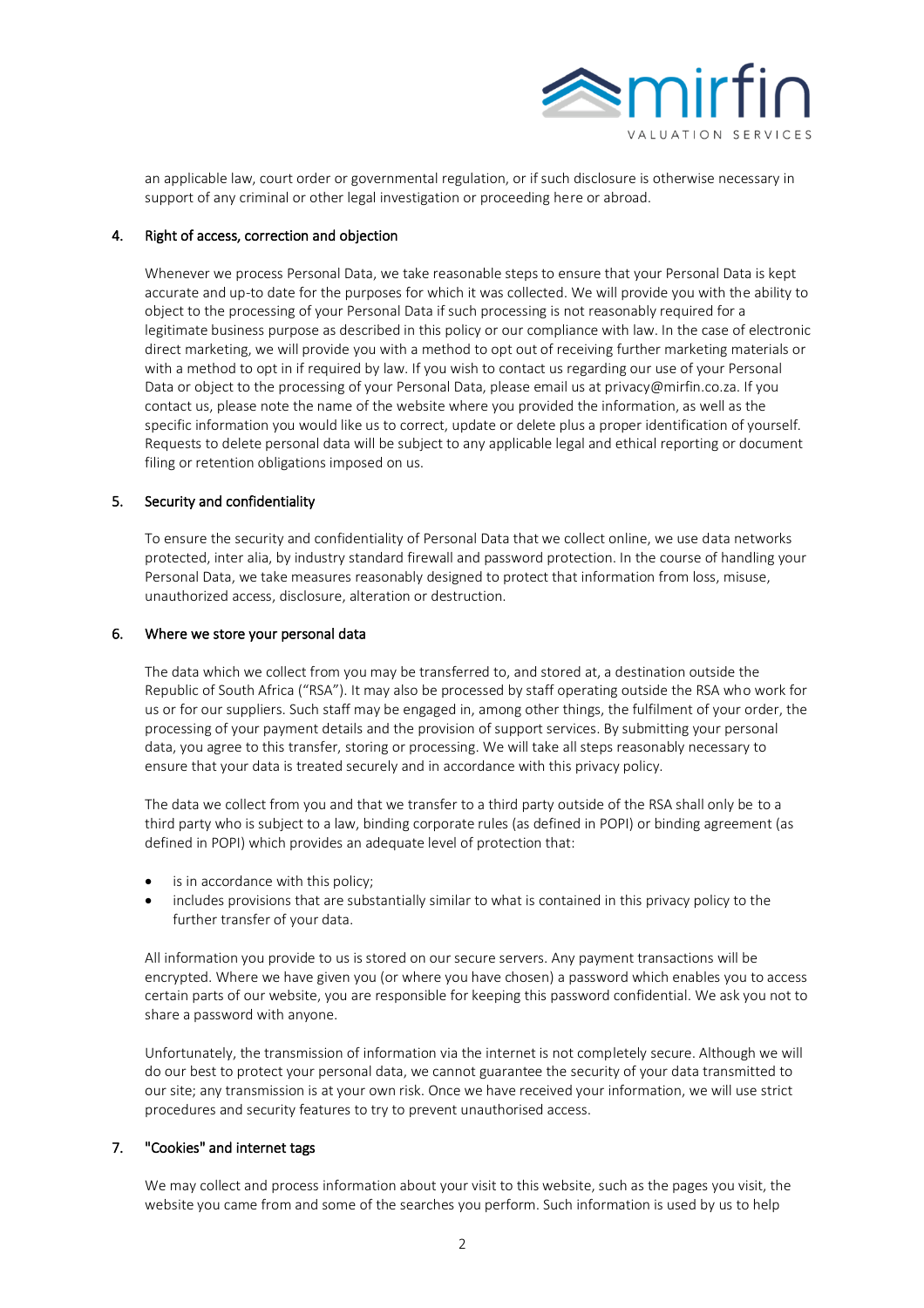

improve the contents of the site and to compile aggregate statistics about individuals using our site for internal, market research purposes. In doing this, we may install "cookies" that collect the domain name of the user, your internet service provider, your operating system, and the date and time of access. A "cookie" is a small piece of information which is sent to your browser and stored on your computer's hard drive. Cookies do not damage your computer. You can set your browser to notify you when you receive a "cookie," this will enable you to decide if you want to accept it or not. If you do not want us to install cookies, please email us at privacy@mirfin.co.za. We would like to inform you, however, that if you do not accept you may not be able to use all functionality of your browser software. We may obtain the services of outside parties to assist us in collecting and processing the information described in this Section.

Occasionally, we may use internet tags (also known as action tags, single-pixel GIFs, clear GIFs, invisible GIFs and 1-by-1 GIFs) and cookies at this site and may deploy these tags/cookies through a third-party advertising partner or a web analytical service partner which may be located and store the respective information (including your IP-address) in a foreign country. These tags/cookies are placed on both online advertisements that bring users to this site and on different pages of this site. We use this technology to measure the visitors' responses to our sites and the effectiveness of our advertising campaigns (including how many times a page is opened and which information is consulted) as well as to evaluate your use of this website. The third-party partner or the web analytical service partner may be able to collect data about visitors to our and other sites because of these internet tags/cookies, may compose reports regarding the website's activity for us and may provide further services which are related to the use of the website and the internet. They may provide such information to other parties if there is a legal requirement that they do so, or if they hire the other parties to process information on their behalf.

# 8. Google Analytics

We use Google Analytics to (i) optimise traffic to our website, and (ii) integrate and optimise web pages where appropriate. "Google Analytics" is a service offered by Google Inc. "Google" that generates detailed statistics about a website's traffic and traffic sources and measures conversions and sales. Google Analytics uses "cookies" stored on your computer to help analyse how users use our website.

The information generated by the cookies about your use of our website, including your IP address, will be anonymized by use of the appropriate settings (" anonymizelp()" function or equivalent) and transmitted to Google servers in the United States. For more information on how IP anonymization works please see <https://support.google.com/analytics/answer/2763052>. Google will, on behalf of us, use the information generated by the cookies for the purpose of evaluating the use of our website, compiling reports on website activity providing us with these reports for analytical purposes. Google may transfer this information to third parties in case of a statutory obligation or if a third-party processes data on behalf of Google. Under no circumstances will Google combine or associate your IP address with other data stored at Google.

You may prevent or stop the installation and storage of cookies by your browser settings by downloading and installing the free Opt-out Browser Add-on available at

<https://tools.google.com/dlpage/gaoptout?hl=en>. We inform you that in such case you will not be able to wholly use all functions of our website. By using our website, you consent to the processing of any personal data Google will collect on you in the way and for the purpose as described above.

### 9. Personal information and minors

The services available on this website are intended for persons 18 years of age and older. We will not knowingly collect, use or disclose Personal Data from a minor under the age of 18, without obtaining prior consent from a person with parental responsibility (e.g. a parent or guardian) through direct off-line contact. We will provide the parent with (i) notice of the specific types of personal data being collected from the minor, and (ii) the opportunity to object to any further collection, use, or storage of such information. We abide by laws designed to protect children.